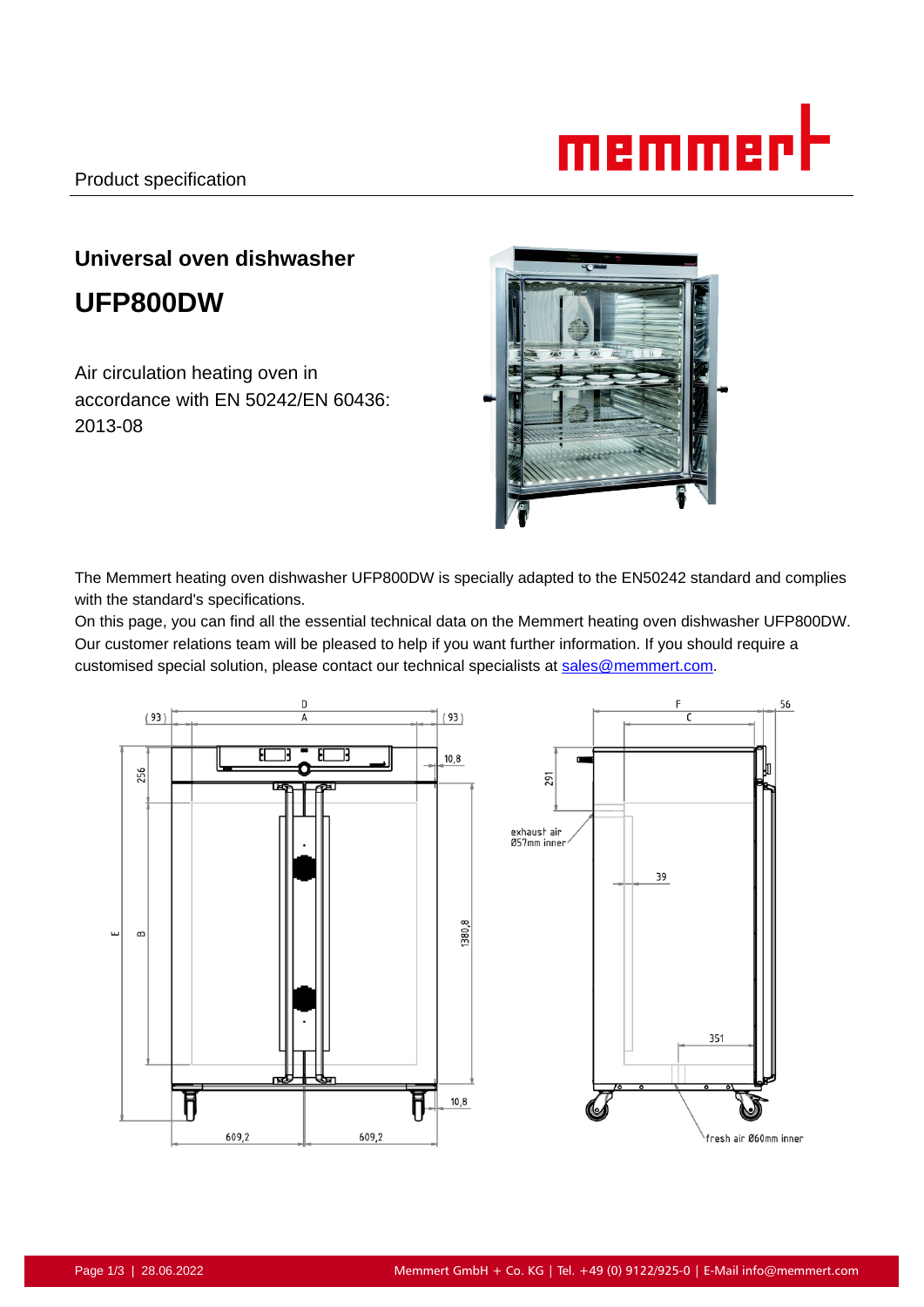# **Temperature**

| Working temperature range                    | at least 10 above ambient temperature to $+250^{\circ}$ C                                                         |
|----------------------------------------------|-------------------------------------------------------------------------------------------------------------------|
| resolution of display for<br>actual values   | $0.1^{\circ}$ C                                                                                                   |
| resolution of display for<br>setpoint values | 0.1°C up to 99.9°C, 0.5°C from 100°C                                                                              |
| resolution of display/setting<br>accuracy    | $0.5^{\circ}$ C up to 99.9 $^{\circ}$ C, 1 $^{\circ}$ C from 100 $^{\circ}$ C                                     |
| <b>Temperature sensor</b>                    | 2 Pt100 sensors DIN Class A in 4-wire-circuit for mutual monitoring, taking over functions in case of an<br>error |

# **Control of standard components**

| <b>Controller</b> | digital display of all set parameters, such as temperature, weekdays, time, fan speed, air flap position,<br>programme status and set-up values |
|-------------------|-------------------------------------------------------------------------------------------------------------------------------------------------|
| Timer             | digital 7-day programme timer with real time clock, precise minute setting, for one set value or start of<br>ramp operation                     |

# **Control technology**

## **Ventilation**

| Fan       | forced air circulation by 2 quiet air turbines, adjustable in 10 % steps for each segment individually |  |
|-----------|--------------------------------------------------------------------------------------------------------|--|
| Fresh air | Admixture of pre-heated fresh air by electronically adjustable air flap                                |  |
| Vent      | vent connection with restrictor flap                                                                   |  |

# **Communication**

| <b>Interface Printer</b> | parallel printer interface (incl. real time clock with date function) for all PCL3-compatible ink jet printers<br>for GLP-conforming documentation                                                                                       |
|--------------------------|------------------------------------------------------------------------------------------------------------------------------------------------------------------------------------------------------------------------------------------|
| <b>Documentation</b>     | integrated ring memory as data logger for GLP-conforming long-term documentation of all relevant<br>parameters - 1024 kB                                                                                                                 |
| <b>Documentation</b>     | programme stored in case of power failure                                                                                                                                                                                                |
| Programming              | multifunctional programming via menu on 8-digit alphanumeric digital display (language to be chosen<br>via set-up):- tempering profiles of up to 40 ramps- time- and set-point dependent operation- air flap<br>adjustable in 10 % steps |

**Safety**

| <b>Temperature control</b> | independently working, digitally adjustable electronic micro-processor overtemperature monitor TWW,<br>protection class 3.1 (max-value for overtemperature, min-value for undertemperature)                                                       |
|----------------------------|---------------------------------------------------------------------------------------------------------------------------------------------------------------------------------------------------------------------------------------------------|
| Temperature control        | mechanical temperature limiter TB, protection class 1 according to DIN 12880 to switch off the heating<br>approx. 20°C above nominal temperature                                                                                                  |
| <b>AutoSAFETY</b>          | additionally integrated over- and undertemperature protection "ASF", automatically following the<br>setpoint value at a preset tolerance range, alarm in case of over- or undertemperature, heating is<br>switched off in case of overtemperature |
| Autodiagnostic system      | for fault analysis                                                                                                                                                                                                                                |
| Alarm                      | visual and acoustic                                                                                                                                                                                                                               |